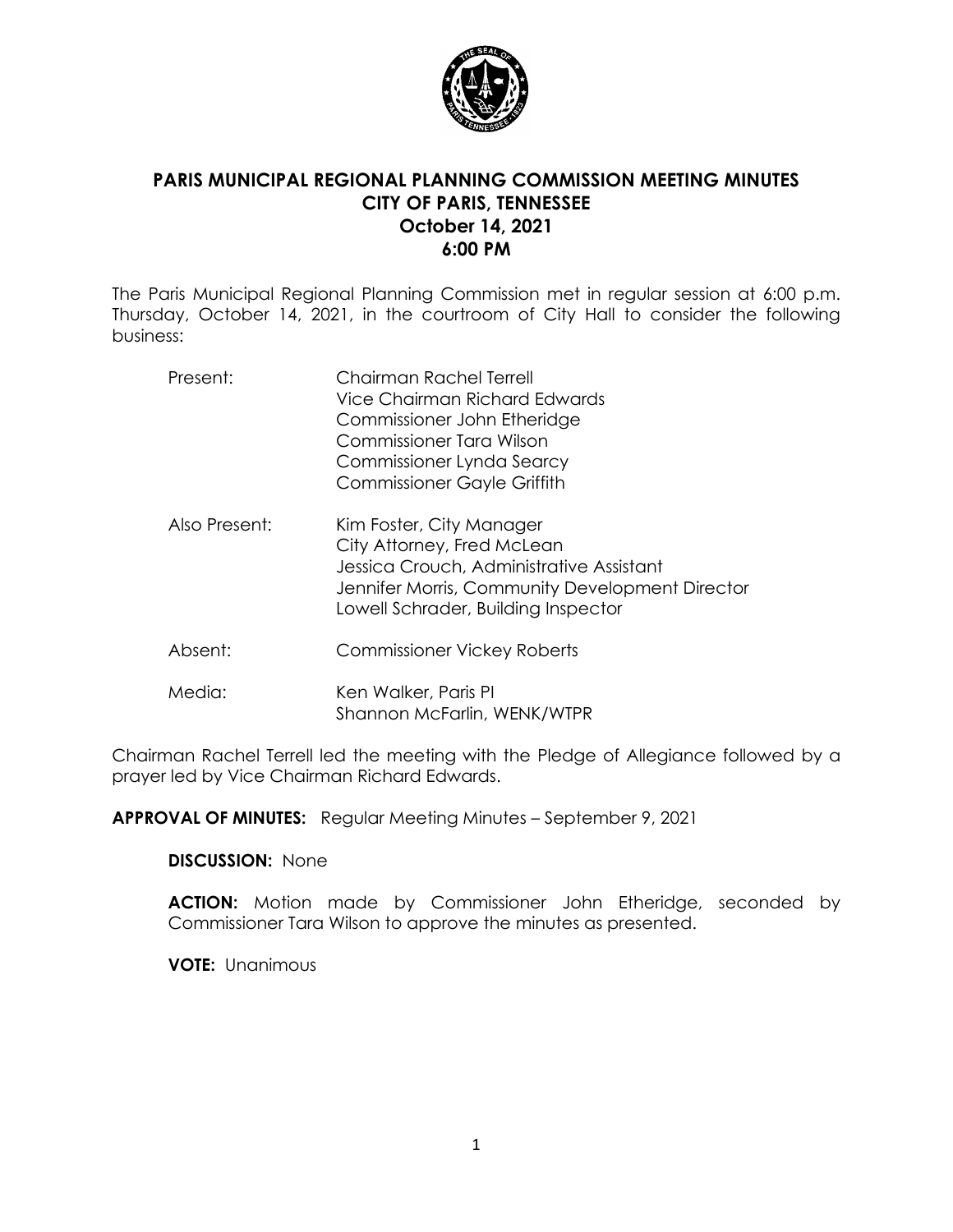### **OLD BUSINESS:**

**1.) None**

### **NEW BUSINESS:**

- **1.) Minor Site Plans –** Michael Lewis, 2505 Hwy 79 South (2)
- **2.) Minor Site Plan –** Randy Crowder, 1008 E. Wood Street
- **3.) Request for Change in Density –** Harold Thomas, 2688 Filmore, Memphis, TN

# **NEW BUSINESS AGENDA ITEM NO. 1: Minor Site Plans -** Michael Lewis (Lewy's) at 2505 Hwy 79 South

**DISCUSSION:** There are two site plans at 2505 Hwy 79 South that sets on three parcels owned by Michael Lewis. Parcel 59.03 (Sheet 1 of 2) shows a 20 ft. x 30 ft. (600 sq. ft.) addition to the rear of the building. All setbacks are met but the rear corner of the building is only 1 ft. off the property line. In the P-B District one side is not required to meet a setback (zero setback) provided there is a cumulative 20 ft. with a minimum of 15 ft. on one side. This is the case in this instance. Parcel 59.01 (sheet 2 of 2) is the most southern parcel of the three as shown in the aerial included. The proposed addition to this building is 32 ft. x 14 ft. (448 sq. ft.). This addition and the existing structure both meet the required minimum setback.

**ACTION:** Motion made by Vice Chairman Richard Edwards, seconded by Commissioner Tara Wilson to approve the two Minor Site Plans as presented.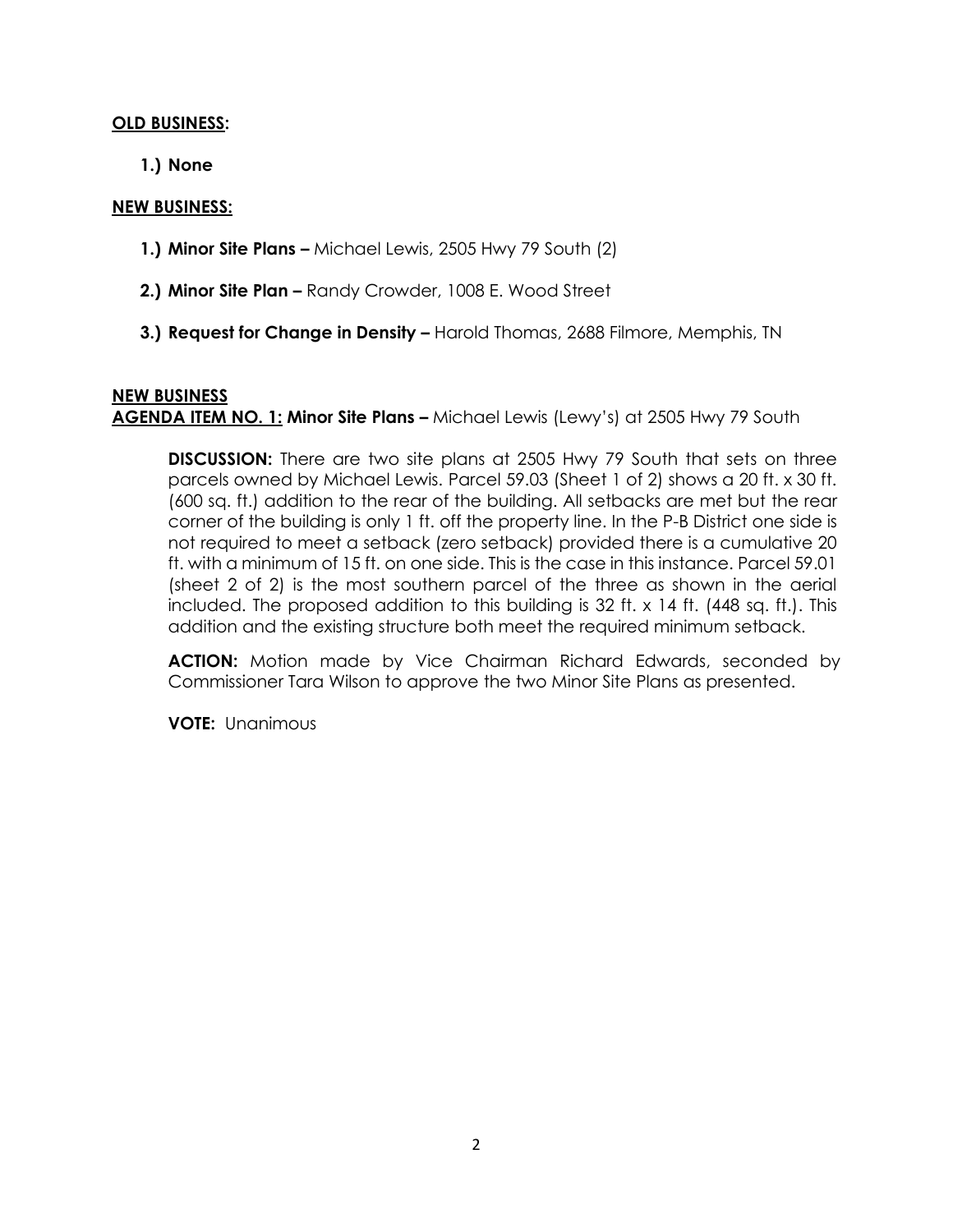Tracts affected under the submitted minor site plans



#### **NEW BUSINESS AGENDA ITEM NO. 2: Minor Site Plan –** Randy Crowder, 1008 E. Wood Street

**DISCUSSION:** Randy Crowder submitted a minor site plan for 1008 East Wood Street. Since his development does not include any new structures or additions to structures and the land disturbance is less than an acre, a major site plan is not required. As you can see by the plan shown that there is a one-way drive from Currier Street which is existing. There is a .41-acre tract adjacent to this tract that provides the proposed parking for the development. As you can see by the plan, it shows 35 parking spaces. Based on the requirements found in the city's zoning ordinance that number is sufficient. Also included on that parcel is a proposed new access to East Wood Street that is a right-in/right-out. It also shows that there is an existing drive that is a portion of the drive access from Currier Street. It should be noted that the developer met with TDOT some time ago regarding a Wood Street access. Though a permit application has not yet been submitted to TDOT, the TDOT representative did verbally agree to the right-in/right-out configuration.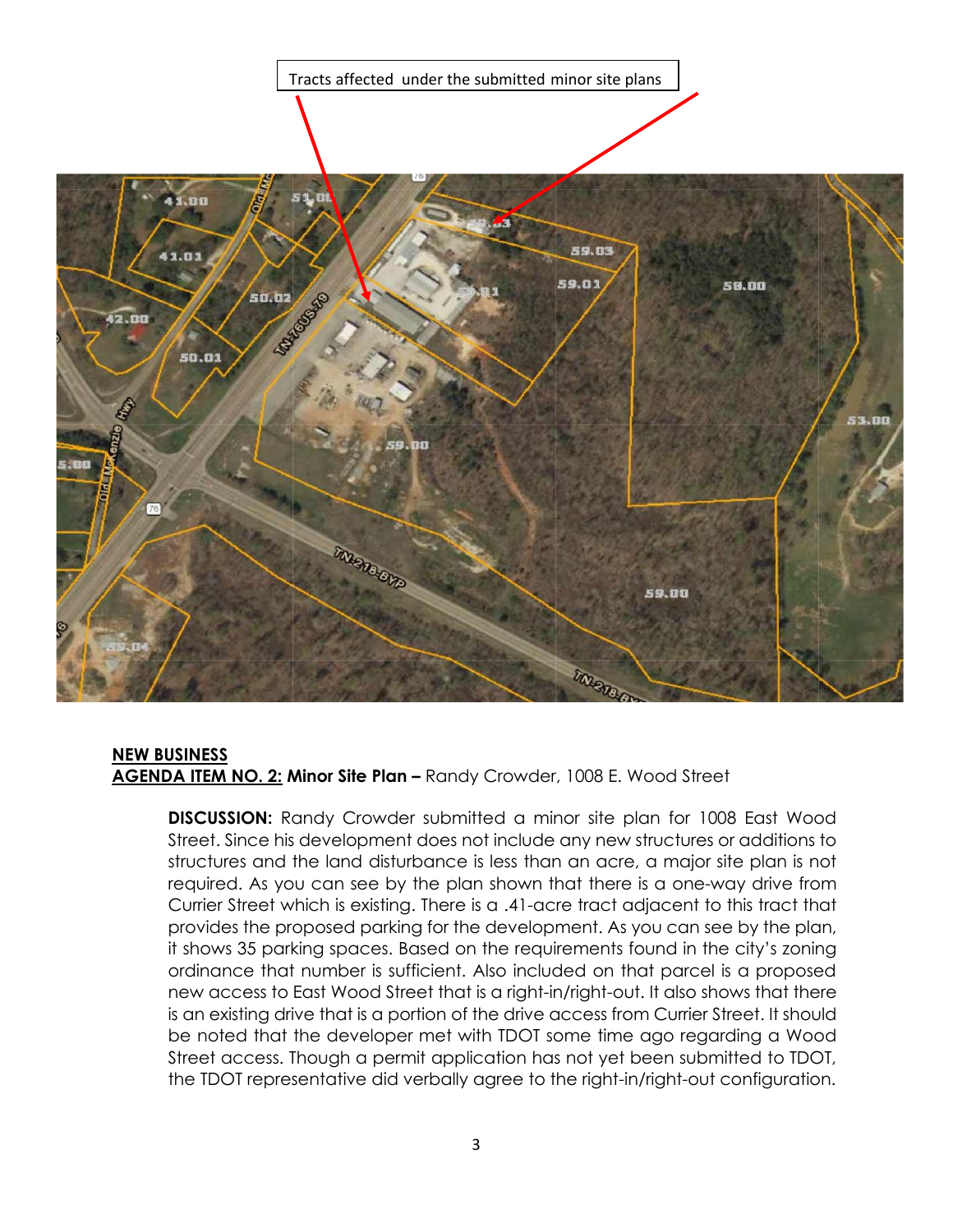Jennifer Morris, Community Development Director, shared items that have been shared with Developer Randy Crowder as follows:

1. It is not likely that TDOT or the city will permit the existing drive on the main parcel.

This existing drive on the main parcel is too close to the intersection.

2. A reference should be made to screening, where and what type.

Jennifer Morris, Community Development Director reads from the ordinance that any commercial property that abuts an adjacent residential area must be screened. In the past, masonry, wood fences, and fast-growing greenery were allowed. Screening will need to be provided around the residential property next to the proposed parking lot. Ms. Morris quoted the ordinance 11-1201-B regarding the minimum standards for screening.

3. The Dumpster pad should be added along with a notation for screening.

The Dumpster pad has been added to the Minor Site Plan. However, there still needs to be a notation to the Minor Site Plan for screening around the dumpster pad.

4. The location of any signage that will not be attached to the building.

Developer Randy Crowder shared that the signage will be attached to an awning on the walkway.

5. The parking configuration is questioned regarding the existing trees. Should the developer decide to save the trees in the proposed parking lot, the parking layout would need to change and revised on the plan.

Commissioner John Etheridge stated his concern regarding the existing gravel driveway and the control of access. Another concern stated was regarding the lights of vehicles along residential properties nearby.

City Attorney, Fred McLean, states that a notation can be made to the site plan that ingress/egress is not allowed at the gravel driveway. Also, Mr. Crowder may place a barrier across the gravel driveway for personal use only.

**ACTION:** Motion made by Chairman Rachel Terrell, seconded by Commissioner John Etheridge to table the approval of the Minor Site Plan contingent upon the following notations: the update of screening guidelines and screening around residential area, a barrier across the residential gravel driveway, and paving to be completed within a year.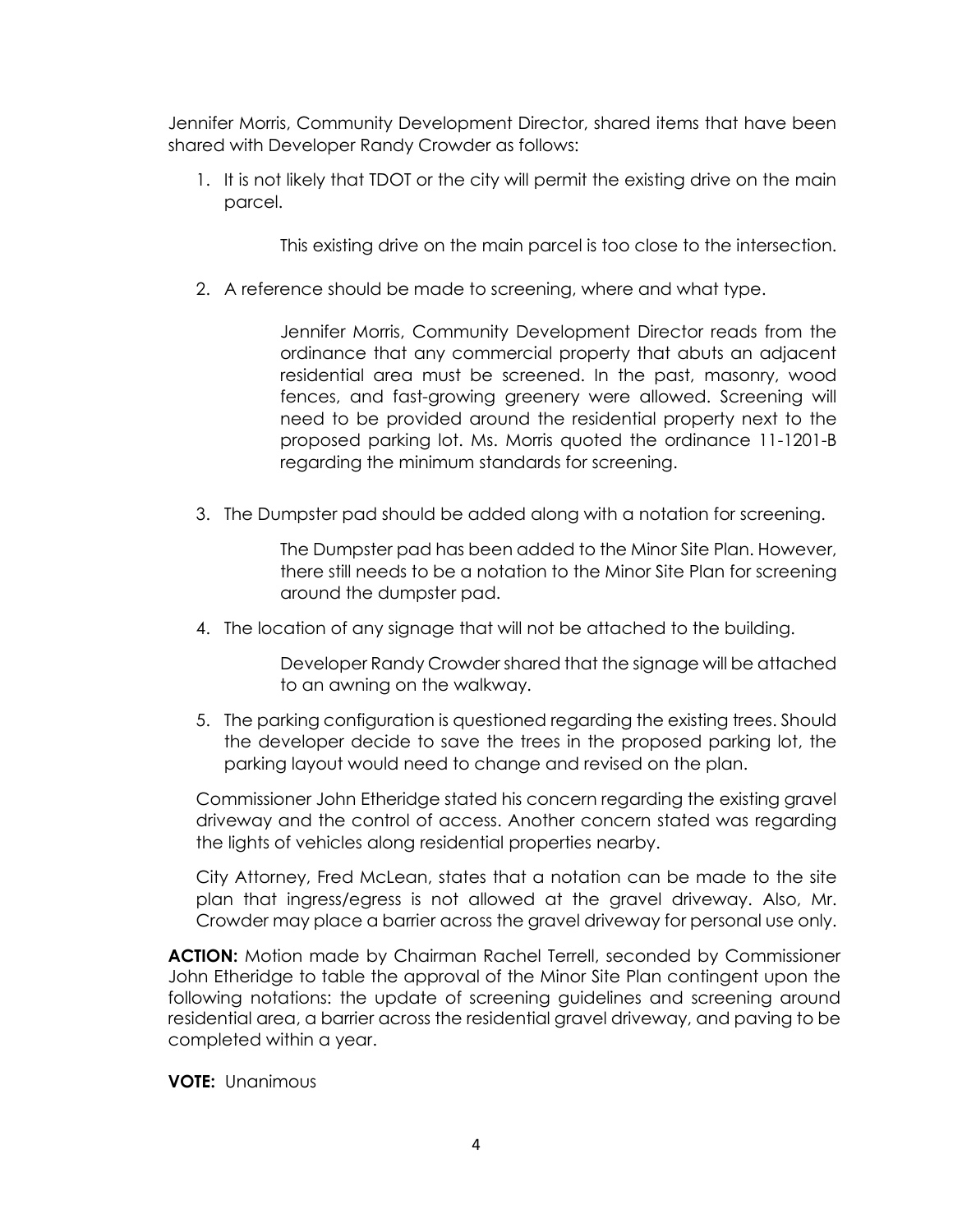## **NEW BUSINESS**

**AGENDA ITEM NO. 3: Request for Change in Density** – Harold Thomas, 2688 Filmore, Memphis, TN

**DISCUSSION:** Harold Thomas has presented a plan for a home to be constructed on McClain Street. His intention of the properties is to combine all three into one property. Mr. Thomas has made the decision to decrease the size of the garage so that he can better meet the front and rear setback. Even with this change it will not meet the setbacks for medium density in an R-3 District. There are no other houses on this street, only an accessory building for the corner lot on Caledonia and McClain. As in the last similar situation, when comparing the front setbacks, none of the dwellings on Caledonia (adjacent area) meet the 25 ft. setback. Jennifer Morris, Community Development Director states this neighborhood is 75- 100 years old and that when densities were first determined it should have followed the existing properties and the density most prevalent in that area should have been assigned. The staff is recommending the density change from R-3-M to R-3-H from Irvine to McClain to Caledonia.

**ACTION:** Motion made by Commissioner John Etheridge, seconded by Commissioner Tara Wilson to approve the request to change the density from R-3- M to R-3-H. A second motion was made by Chairman Rachel Terrell, seconded by Vice Chairman Richard Edwards to rezone the isolated B-3 zoned parcel on Caledonia to R-3 and recommend to the City Commission.